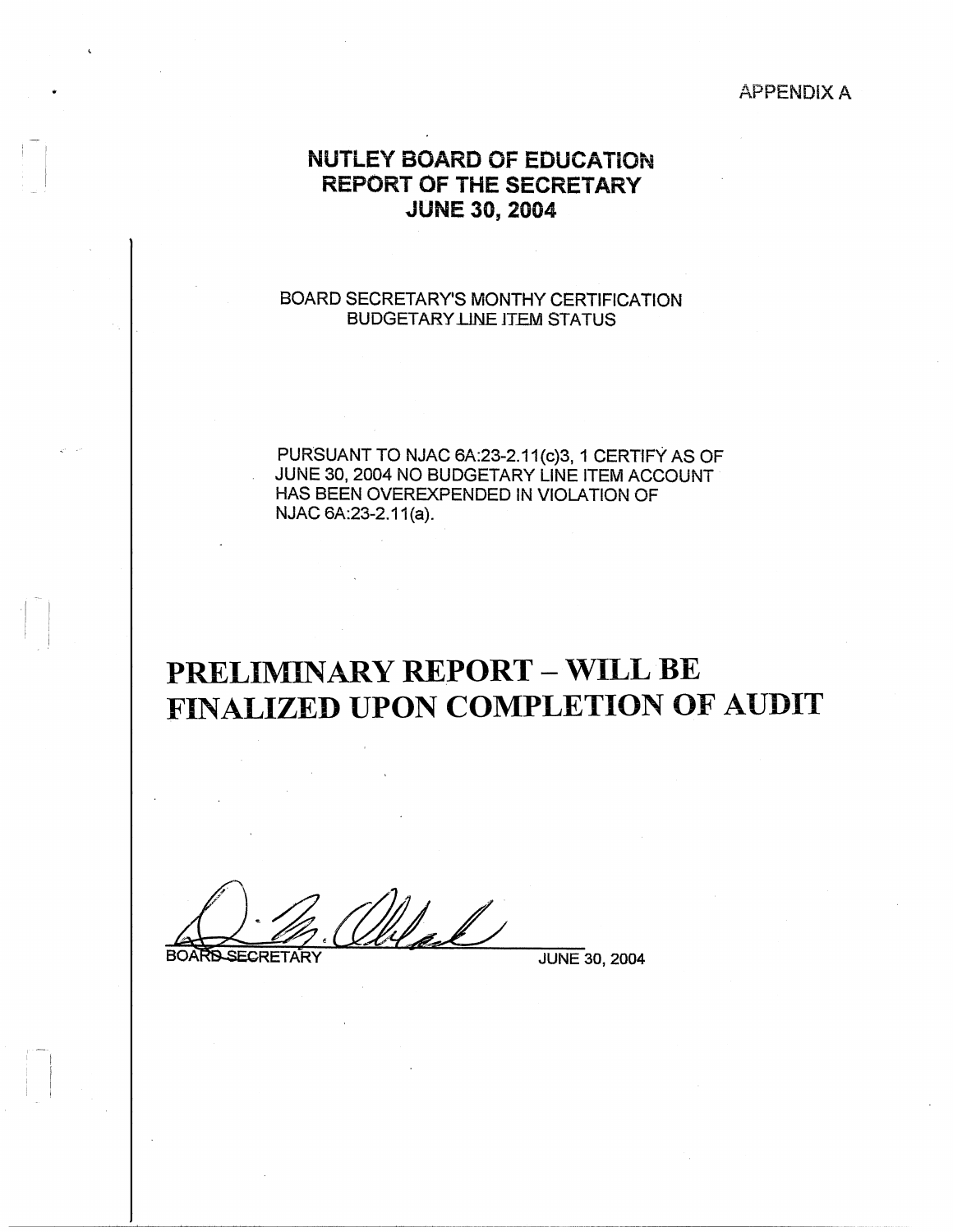÷

| Starting date                      |                           | 7/1/03                   | <b>Ending date</b>                          | 6/30/04 |                                    | <b>Fund: 10</b>   |                  |
|------------------------------------|---------------------------|--------------------------|---------------------------------------------|---------|------------------------------------|-------------------|------------------|
|                                    | Assets:                   |                          |                                             |         | <b>Assets and Resources</b>        |                   |                  |
| 101                                |                           | Cash in bank             |                                             |         |                                    |                   | \$1,129,937.00   |
| $102 - 106$                        |                           | Cash Equivalents         |                                             |         |                                    |                   | \$0.00           |
| 111                                |                           | Investments              |                                             |         |                                    |                   | \$0.00           |
| 116                                |                           | Capital Reserve Account  |                                             |         |                                    |                   | \$116,706.45     |
| 121                                |                           | Tax levy Receivable      |                                             |         |                                    |                   | \$0.00           |
|                                    |                           | Accounts Receivable:     |                                             |         |                                    |                   |                  |
| 132                                |                           | Interfund                |                                             |         |                                    | \$0.00            |                  |
| 141                                |                           |                          | Intergovernmental - State                   |         |                                    | \$525,250.64      |                  |
| 142<br>Intergovernmental - Federal |                           |                          |                                             |         |                                    | \$0.00            |                  |
| 143                                | Intergovernmental - Other |                          |                                             |         |                                    | \$29,395.88       |                  |
| 153, 154                           |                           |                          | Other (net of estimated uncollectable of \$ |         |                                    | \$104.31          | \$554,750.83     |
|                                    |                           | Loans Receivable:        |                                             |         |                                    |                   |                  |
| 131                                |                           | Interfund                |                                             |         |                                    | \$0.00            |                  |
| 151, 152                           |                           |                          | Other (Net of estimated uncollectable of \$ |         |                                    | \$0.00            | \$0.00           |
|                                    |                           | Other Current Assets     |                                             |         |                                    |                   | \$0.00           |
|                                    | <b>Resources:</b>         |                          |                                             |         |                                    |                   |                  |
| 301                                |                           | Estimated revenues       |                                             |         |                                    | \$41,386,239.87   |                  |
| 302                                |                           |                          | Less revenues                               |         |                                    | (\$41,674,762.38) | $(\$288,522.51)$ |
|                                    |                           |                          | <b>Total assets and resources</b>           |         |                                    |                   | \$1,512,871.77   |
|                                    |                           |                          |                                             |         | <b>Liabilities and fund equity</b> |                   |                  |
|                                    | Liabilities:              |                          |                                             |         |                                    |                   |                  |
| 411                                |                           |                          | Intergovernmental accounts payable - state  |         |                                    |                   | \$0.00           |
| 421                                |                           | Accounts payable         |                                             |         |                                    |                   | \$29,795.17      |
| 431                                |                           | Contracts payable        |                                             |         |                                    |                   | \$0.00           |
| 451                                |                           | Loans payable            |                                             |         |                                    |                   | \$0.00           |
| 481                                |                           | Deferred revenues        |                                             |         |                                    |                   | \$0.00           |
|                                    |                           | Other current liabilites |                                             |         |                                    |                   | \$0.00           |
|                                    |                           | <b>Total liabilities</b> |                                             |         |                                    |                   | \$29,795.17      |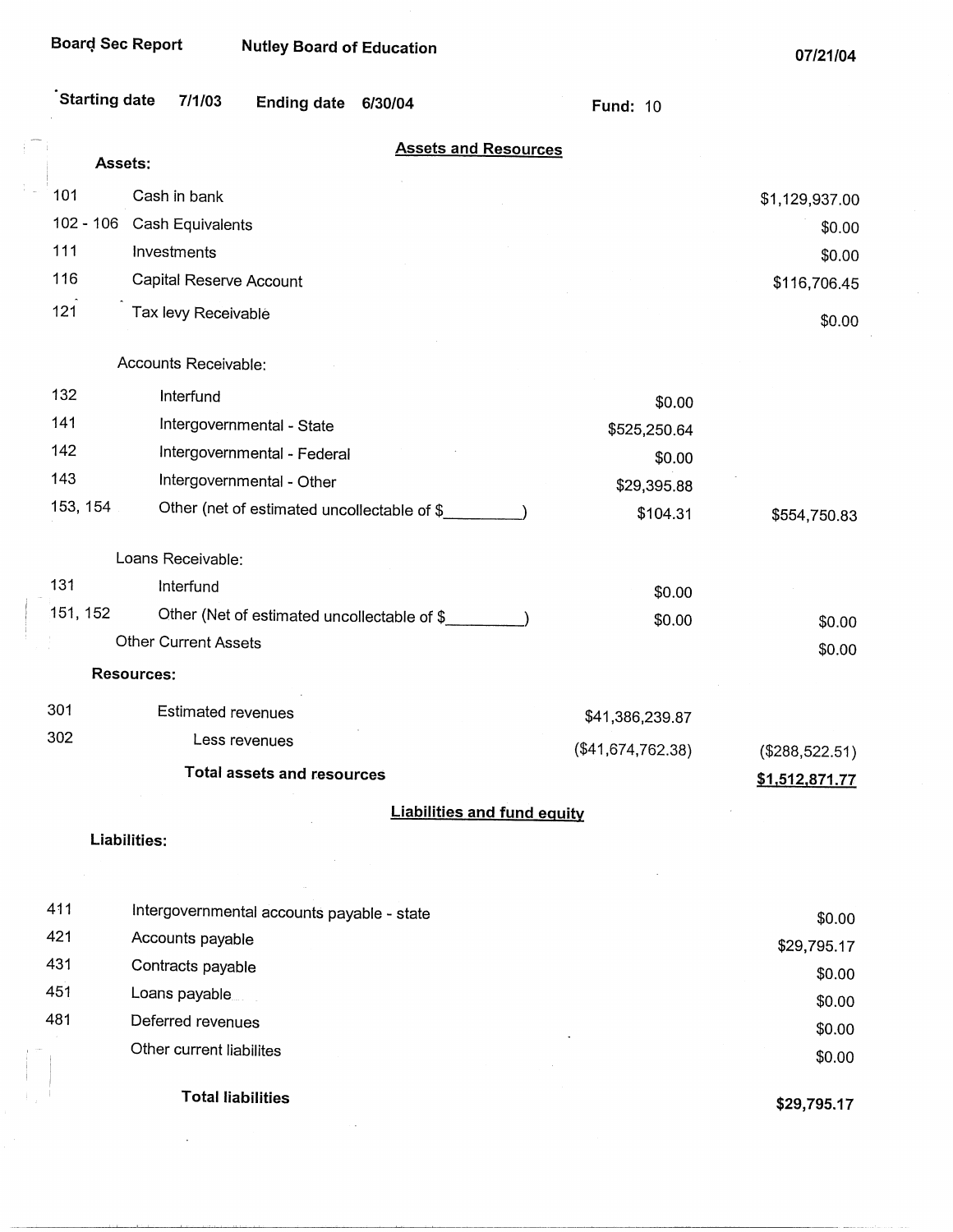| 6/30/04<br><b>Ending date</b><br>Reserve for encumbrances | <b>Fund: 10</b><br>\$263,237.74                               |                |
|-----------------------------------------------------------|---------------------------------------------------------------|----------------|
|                                                           |                                                               |                |
|                                                           |                                                               |                |
|                                                           |                                                               |                |
|                                                           |                                                               |                |
| Capital reserve account - July                            | \$116,000.00                                                  |                |
| Add: Increase in capital reserve                          | \$0.00                                                        |                |
| Less: Budgeted withdrawal from capital reserve            | \$0.00                                                        | \$116,000.00   |
| Adult education programs                                  | \$0.00                                                        |                |
| Other reserves                                            | \$0.00                                                        |                |
| Appropriations                                            | \$41,487,727.77                                               |                |
| Less: Expenditures<br>(\$41,145,829.26)                   |                                                               |                |
| (\$263, 237.74)<br>Encumbrances                           | (\$41,409,067.00)<br>\$78,660.77                              |                |
| Total appropriated                                        | \$457,898.51                                                  |                |
|                                                           |                                                               |                |
| Fund balance, July 1                                      | \$1,025,178.09                                                |                |
| Budgeted fund balance                                     | \$0.00                                                        |                |
|                                                           |                                                               | \$1,483,076.60 |
|                                                           |                                                               | \$1,512,871.77 |
|                                                           | Total fund balance<br><b>Total liabilites and fund equity</b> |                |

|                                    | <b>Budgeted</b>   | Actual            | Variance     |
|------------------------------------|-------------------|-------------------|--------------|
| Appropriations                     | \$41,487,727.77   | \$41,409,067.00   | \$78,660.77  |
| Revenues                           | (\$41,386,239.87) | (\$41,674,762.38) | \$288,522.51 |
| Subtotal                           | \$101,487.90      | (\$265,695.38)    | \$367,183.28 |
| Change in capital reserve account: |                   |                   |              |
| Plus - Increase in reserve         | \$0.00            | \$706.45          | (\$706.45)   |
| Less - Withdrawal from reserve     | \$0.00            |                   | \$0.00       |
| Subtotal                           | \$101,487.90      | (\$264,988.93)    | \$366,476.83 |
| Less: Adjustment for prior year    | (\$101,487.90)    | (\$101,487.90)    |              |
| Budgeted fund balance              | \$0.00            | $($ \$366,476.83) | \$366,476.83 |

Prepared and submitted by :

Board Secretary

 $\mathcal{I}_{\mathcal{L}}^{\prime}$ Date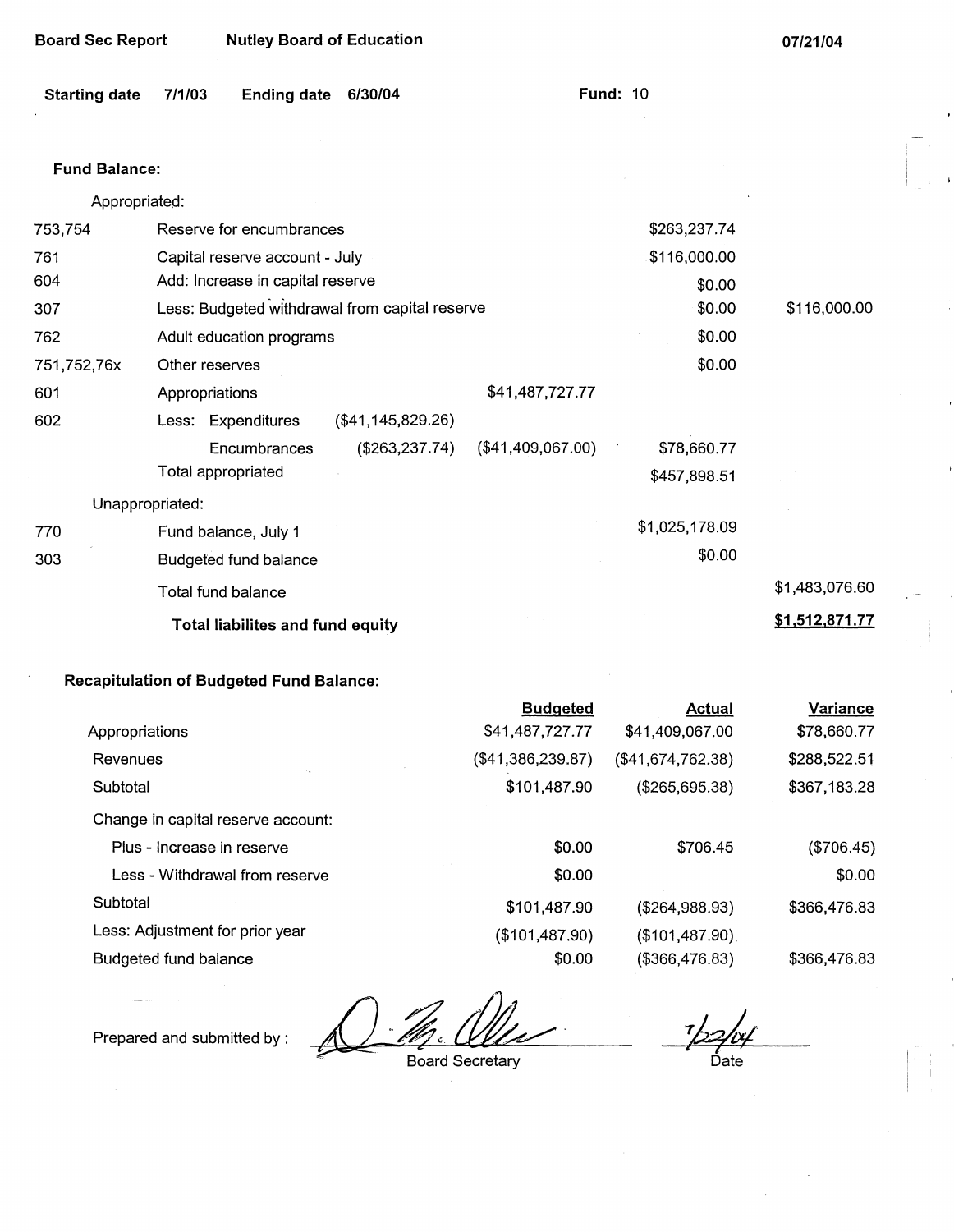| <b>Starting date</b> | 7/1/03<br><b>Ending date</b><br>6/30/04                              | <b>Fund: 20</b>  |              |
|----------------------|----------------------------------------------------------------------|------------------|--------------|
|                      | <b>Assets and Resources</b>                                          |                  |              |
|                      | Assets:                                                              |                  |              |
| 101                  | Cash in bank                                                         |                  | \$252,412.13 |
| $102 - 106$          | Cash Equivalents                                                     |                  | \$0.00       |
| 111                  | Investments                                                          |                  | \$0.00       |
| 116                  | Capital Reserve Account                                              |                  | \$0.00       |
| 121                  | Tax levy Receivable                                                  |                  | \$0.00       |
|                      | Accounts Receivable:                                                 |                  |              |
| 132                  | Interfund                                                            | \$0.00           |              |
| 141                  | Intergovernmental - State                                            | \$1,100.07       |              |
| 142                  | Intergovernmental - Federal                                          | \$440.96         |              |
| 143                  | Intergovernmental - Other                                            | \$0.00           |              |
| 153, 154             | Other (net of estimated uncollectable of \$                          | \$0.00           | \$1,541.03   |
|                      | Loans Receivable:                                                    |                  |              |
| 131                  | Interfund                                                            | \$0.00           |              |
| 151, 152             | Other (Net of estimated uncollectable of \$_                         | \$0.00           | \$0.00       |
|                      | Other Current Assets                                                 |                  | \$0.00       |
|                      | <b>Resources:</b>                                                    |                  |              |
| 301                  | <b>Estimated revenues</b>                                            | \$1,375,614.00   |              |
| 302                  | Less revenues                                                        | (\$1,376,099.00) | (\$485.00)   |
|                      | <b>Total assets and resources</b>                                    |                  | \$253,468.16 |
|                      | <b>Liabilities and fund equity</b>                                   |                  |              |
|                      | Liabilities:                                                         |                  |              |
| 411                  | Intergovernmental accounts payable - state                           |                  | \$114.56     |
| 421                  | Accounts payable                                                     |                  | \$2,105.13   |
| 431                  | Contracts payable                                                    |                  | \$0.00       |
| 451                  | Loans payable                                                        |                  | \$0.00       |
| 481                  | Deferred revenues                                                    |                  | \$133,808.43 |
|                      | $\mathcal{N}_{\mathcal{N}}(\mathcal{Q})$<br>Other current liabilites |                  | \$0.00       |
|                      | <b>Total liabilities</b>                                             |                  | \$136,028.12 |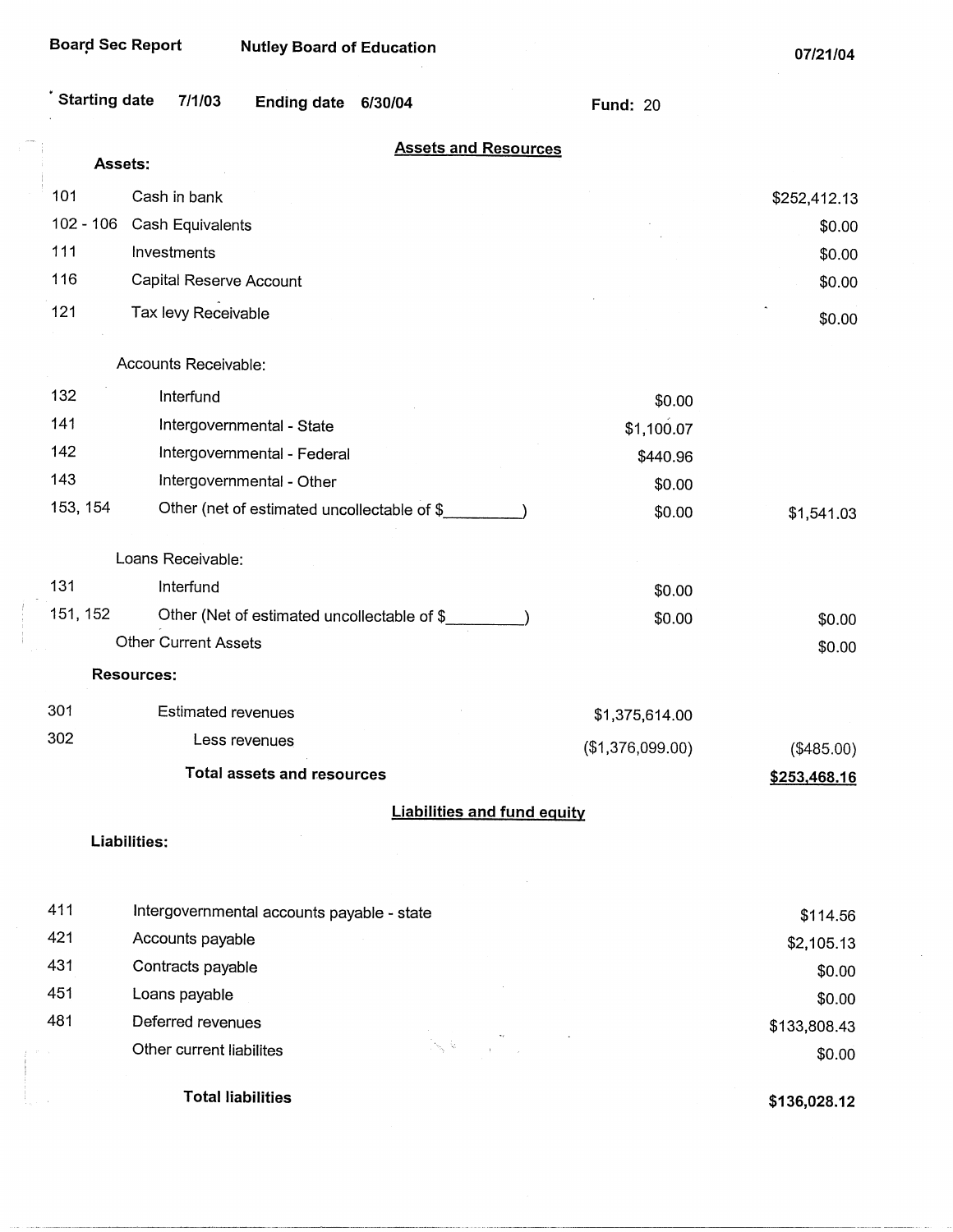| Board Sec Report |  | <b>Nutley Board of Education</b> |
|------------------|--|----------------------------------|
|                  |  |                                  |

**07/21/04** 

| Starting date 7/1/03 |  | Ending date 6/30/04 |  | <b>Fund: 20</b> |
|----------------------|--|---------------------|--|-----------------|
|----------------------|--|---------------------|--|-----------------|

#### **Fund Balance:**

Appropriated:

| 753,754         | Reserve for encumbrances                       |                  |                  | \$12,590.27    |              |
|-----------------|------------------------------------------------|------------------|------------------|----------------|--------------|
| 761             | Capital reserve account - July                 |                  |                  | \$0.00         |              |
| 604             | Add: Increase in capital reserve               |                  |                  | \$0.00         |              |
| 307             | Less: Budgeted withdrawal from capital reserve |                  | \$0.00           | \$0.00         |              |
| 762             | Adult education programs                       |                  |                  | \$0.00         |              |
| 751,752,76x     | Other reserves                                 |                  |                  | \$0.00         |              |
| 601             | Appropriations                                 |                  | \$1,509,165.71   |                |              |
| 602             | Less: Expenditures                             | (\$1,258,174.16) |                  |                |              |
|                 | Encumbrances                                   | (\$12,590.07)    | (\$1,270,764.23) | \$238,401.48   |              |
|                 | Total appropriated                             |                  |                  | \$250,991.75   |              |
| Unappropriated: |                                                |                  |                  |                |              |
| 770             | Fund balance, July 1                           |                  |                  | \$0.00         |              |
| 303             | Budgeted fund balance                          |                  |                  | (\$133,551.71) |              |
|                 | Total fund balance                             |                  |                  |                | \$117,440.04 |
|                 | <b>Total liabilites and fund equity</b>        |                  |                  |                | \$253,468.16 |

# **Recapitulation of Budgeted Fund Balance:**

|                                           | <b>Budgeted</b>  | <b>Actual</b>    | Variance     |
|-------------------------------------------|------------------|------------------|--------------|
| $\sigma_{\rm{max}}=0.1$<br>Appropriations | \$1,509,165.71   | \$1,270,764.23   | \$238,401.48 |
| Revenues<br>٠.                            | (\$1,375,614.00) | (\$1,376,099.00) | \$485.00     |
| Subtotal                                  | \$133,551.71     | (\$105,334.77)   | \$238,886.48 |
| Change in capital reserve account:        |                  |                  |              |
| Plus - Increase in reserve                | \$0.00           | \$0.00           | \$0.00       |
| Less - Withdrawal from reserve            | \$0.00           |                  | \$0.00       |
| Subtotal                                  | \$133,551.71     | (\$105,334.77)   | \$238,886.48 |
| Less: Adjustment for prior year           | \$0.00           | \$0.00           |              |
| <b>Budgeted fund balance</b>              | \$133,551.71     | (\$105,334.77)   | \$238,886.48 |

Prepared and submitted by :

Board Secretary

 $7/22/04$ 

 $\mathsf{6}$ ate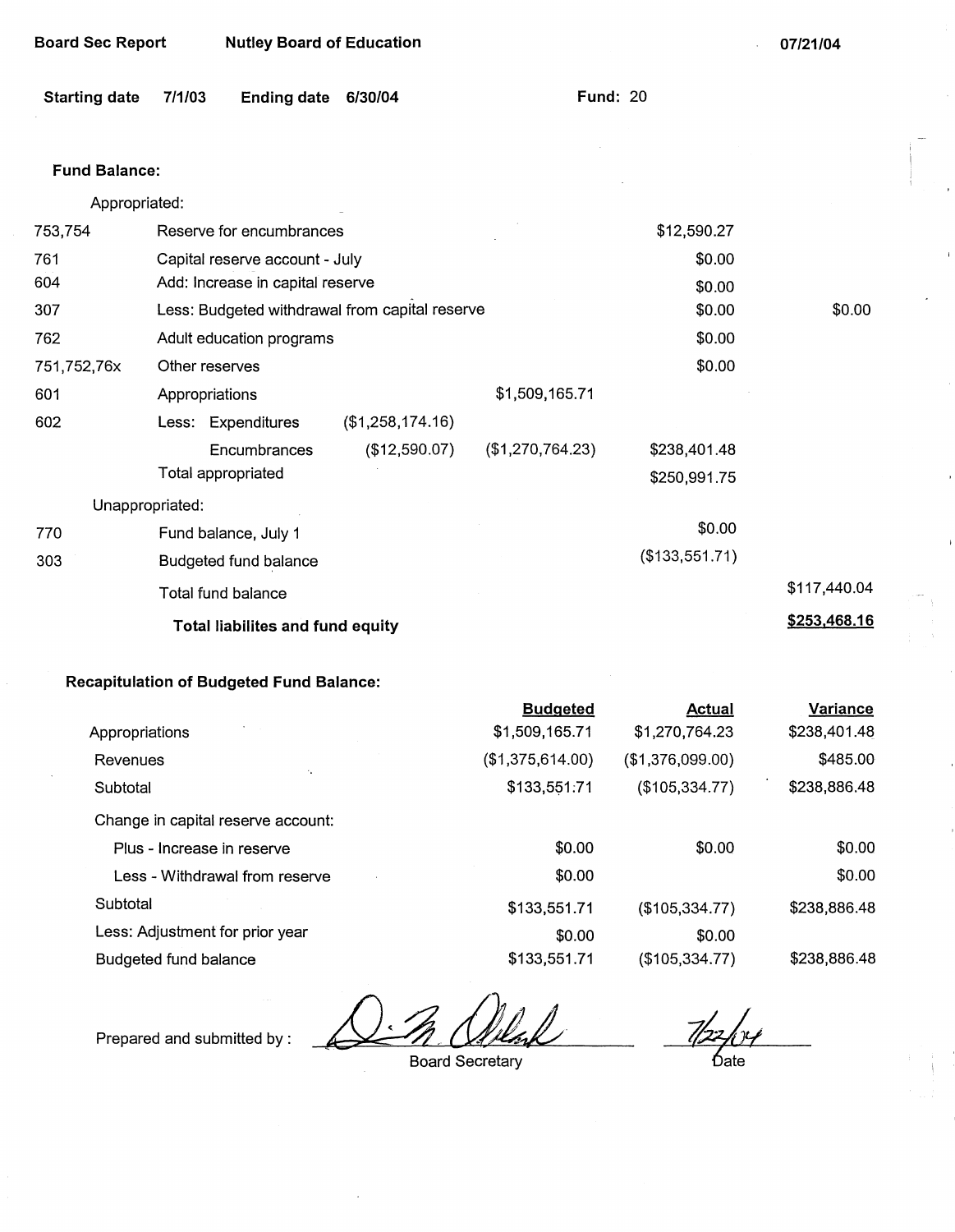|             | <b>Starting date</b><br>7/1/03<br><b>Ending date</b> | 6/30/04                            | <b>Fund: 30</b>  |                       |
|-------------|------------------------------------------------------|------------------------------------|------------------|-----------------------|
|             | Assets:                                              | <b>Assets and Resources</b>        |                  |                       |
| 101         | Cash in bank                                         |                                    |                  | (\$108,230.60)        |
| $102 - 106$ | Cash Equivalents                                     |                                    |                  | \$0.00                |
| 111         | Investments                                          |                                    |                  | \$0.00                |
| 116         | Capital Reserve Account                              |                                    |                  | \$0.00                |
| 121         | Tax levy Receivable                                  |                                    |                  | \$0.00                |
|             | Accounts Receivable:                                 |                                    |                  |                       |
| 132         | Interfund                                            |                                    | \$0.00           |                       |
| 141         | Intergovernmental - State                            |                                    | \$1,939,323.65   |                       |
| 142         | Intergovernmental - Federal                          |                                    | \$0.00           |                       |
| 143         | Intergovernmental - Other                            |                                    | \$0.00           |                       |
| 153, 154    | Other (net of estimated uncollectable of \$          |                                    | \$0.00           | \$1,939,323.65        |
|             | Loans Receivable:                                    |                                    |                  |                       |
| 131         | Interfund                                            |                                    | \$0.00           |                       |
| 151, 152    | Other (Net of estimated uncollectable of \$          |                                    | \$0.00           | \$0.00                |
|             | <b>Other Current Assets</b>                          |                                    |                  | \$0.00                |
|             | <b>Resources:</b>                                    |                                    |                  |                       |
| 301         | <b>Estimated revenues</b>                            |                                    | \$4,872,673.00   |                       |
| 302         | Less revenues                                        |                                    | (\$4,880,295.80) | (\$7,622.80)          |
|             | <b>Total assets and resources</b>                    |                                    |                  | <u>\$1,823,470.25</u> |
|             |                                                      | <b>Liabilities and fund equity</b> |                  |                       |
|             | Liabilities:                                         |                                    |                  |                       |
| 101         | Cash in bank                                         |                                    |                  | (\$108,230.60)        |
| 411         | Intergovernmental accounts payable - state           |                                    |                  | \$0.00                |
| 421         | Accounts payable                                     |                                    |                  | (\$140.00)            |
| 431         | Contracts payable                                    |                                    |                  | \$0.00                |
| 451         | Loans payable                                        |                                    |                  | \$0.00                |
| 481         | Deferred revenues                                    |                                    |                  | \$0.00                |
|             | Other current liabilites                             |                                    |                  | \$0.00                |
|             | <b>Total liabilities</b>                             |                                    |                  | (\$140.00)            |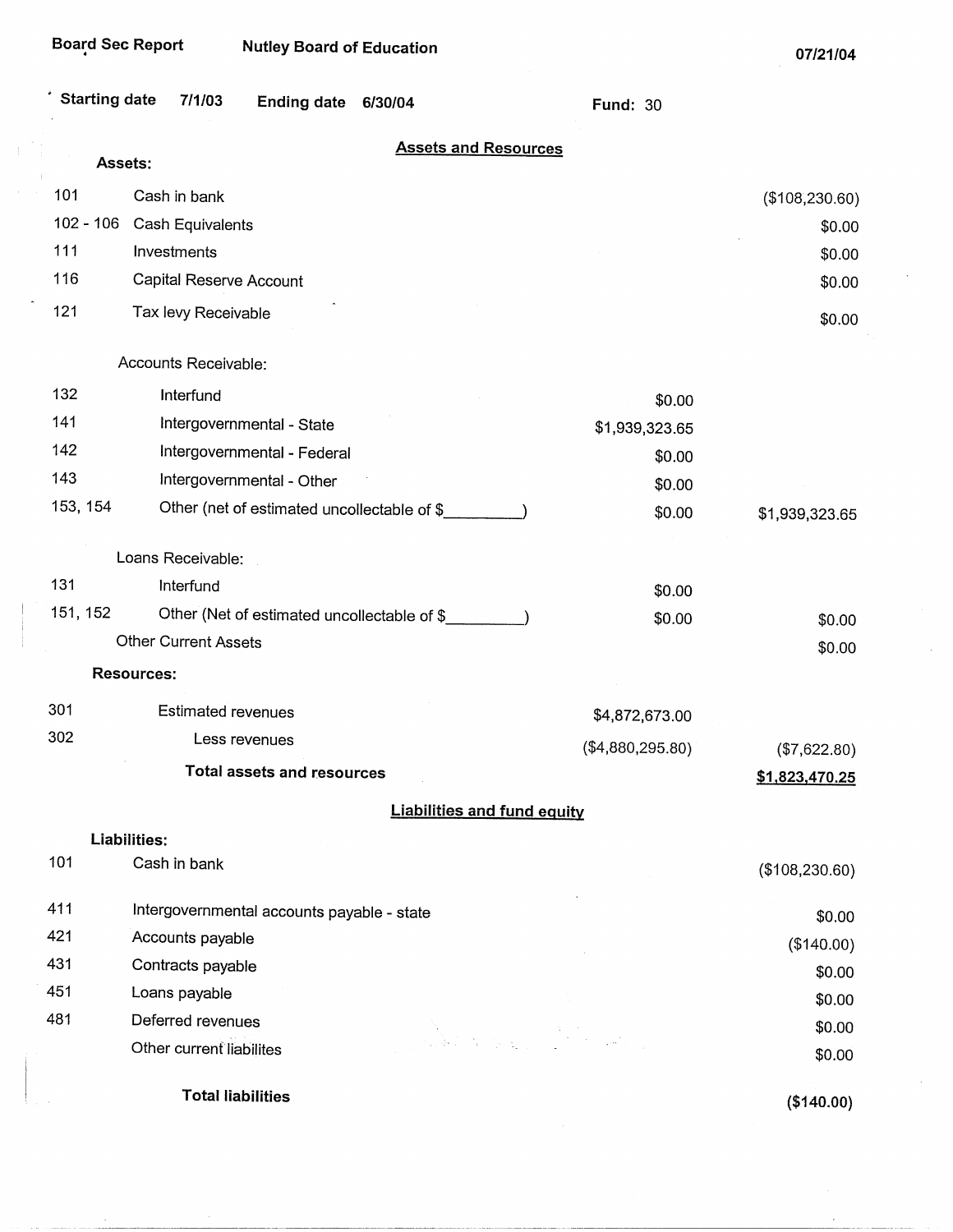| <b>Board Sec Report</b> | <b>Nutley Board of Education</b>               |                                  |                  |                  |                 |                |
|-------------------------|------------------------------------------------|----------------------------------|------------------|------------------|-----------------|----------------|
| <b>Starting date</b>    | 7/1/03                                         | <b>Ending date</b>               | 6/30/04          |                  | <b>Fund: 30</b> |                |
| <b>Fund Balance:</b>    |                                                |                                  |                  |                  |                 |                |
| Appropriated:           |                                                |                                  |                  |                  |                 |                |
| 753,754                 |                                                | Reserve for encumbrances         |                  |                  | \$1,573,937.21  |                |
| 761                     |                                                | Capital reserve account - July   |                  |                  | \$0.00          |                |
| 604                     | Add: Increase in capital reserve               |                                  |                  |                  | \$0.00          |                |
| 307                     | Less: Budgeted withdrawal from capital reserve |                                  |                  |                  | \$0.00          | \$0.00         |
| 762                     |                                                | Adult education programs         |                  |                  | \$0.00          |                |
| 751,752,76x             |                                                | Other reserves                   |                  |                  | (\$117,920.10)  |                |
| 601                     |                                                | Appropriations                   |                  | \$4,754,752.90   |                 |                |
| 602                     |                                                | Less: Expenditures               | (\$2,931,142.65) |                  |                 |                |
|                         |                                                | Encumbrances                     | (\$1,573,937.21) | (\$4,505,079.86) | \$249,673.04    |                |
|                         |                                                | Total appropriated               |                  |                  | \$1,705,690.15  |                |
| Unappropriated:         |                                                |                                  |                  |                  |                 |                |
| 770                     |                                                | Fund balance, July 1             |                  |                  | \$0.00          |                |
| 303                     |                                                | Budgeted fund balance            |                  |                  | \$117,920.10    |                |
|                         |                                                | Total fund balance               |                  |                  |                 | \$1,823,610.25 |
|                         |                                                | Total liabilites and fund equity |                  |                  |                 | \$1,823,470.25 |

|                                    | <b>Budgeted</b>  | <b>Actual</b>    | <b>Variance</b> |
|------------------------------------|------------------|------------------|-----------------|
| Appropriations                     | \$4,754,752.90   | \$4,505,079.86   | \$249,673.04    |
| Revenues<br>$\sim$ $\sim$          | (\$4,872,673.00) | (\$4,880,295.80) | \$7,622.80      |
| Subtotal                           | (\$117,920.10)   | (\$375,215.94)   | \$257,295.84    |
| Change in capital reserve account: |                  |                  |                 |
| Plus - Increase in reserve         | \$0.00           | \$0.00           | \$0.00          |
| Less - Withdrawal from reserve     | \$0.00           |                  | \$0.00          |
| Subtotal                           | (\$117,920.10)   | (\$375,215.94)   | \$257,295.84    |
| Less: Adjustment for prior year    | (\$0.00)         | (\$0.00)         |                 |
| Budgeted fund balance              | (\$117,920.10)   | (\$375,215.94)   | \$257,295.84    |

Prepared and submitted by:

Board Secretary

7/32/01

Date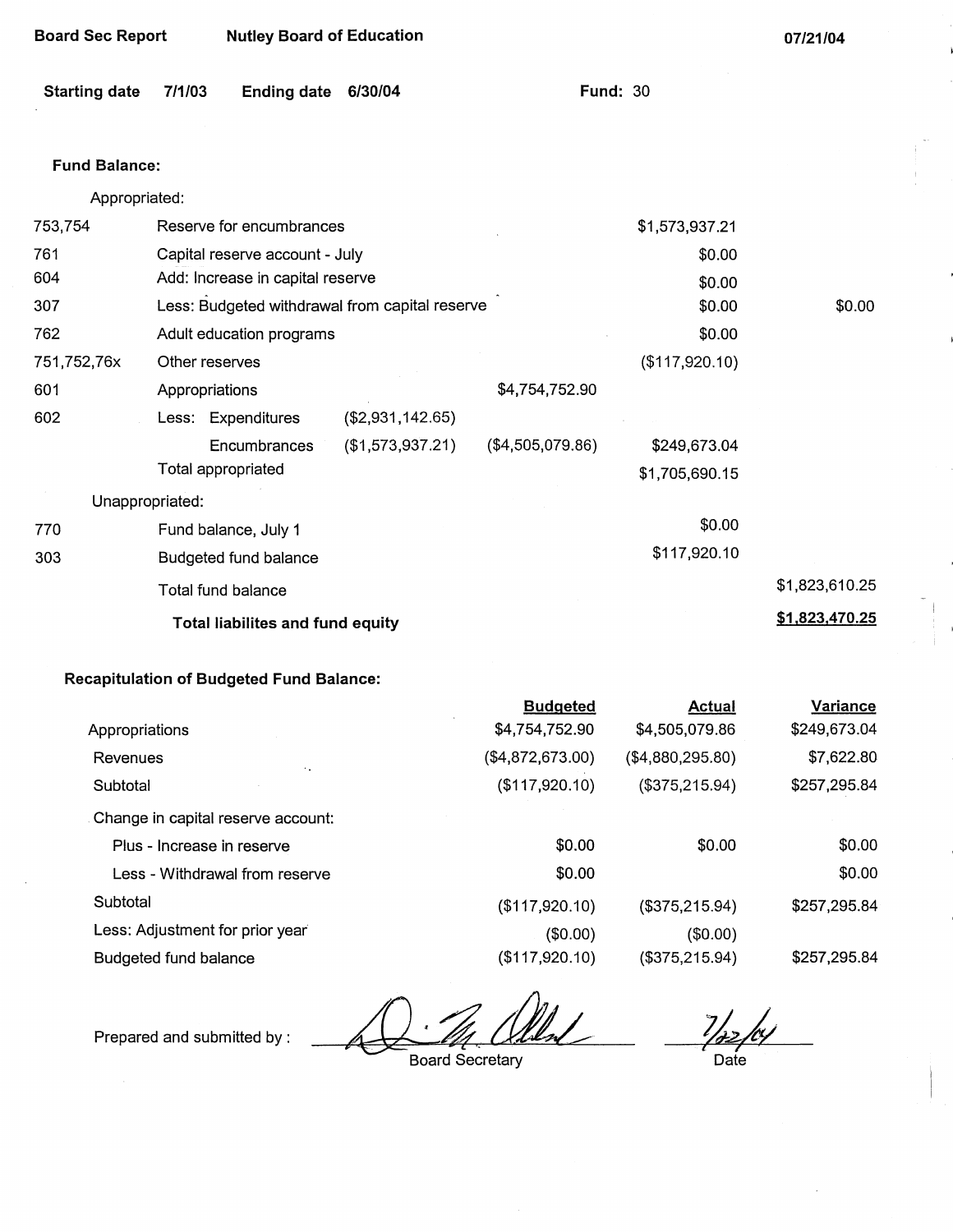$\ddot{\phantom{a}}$ 

 $\bar{z}$ 

| <b>Starting date</b> | 7/1/03<br><b>Ending date</b><br>6/30/04     | <b>Fund: 40</b> |        |
|----------------------|---------------------------------------------|-----------------|--------|
| Assets:              | <b>Assets and Resources</b>                 |                 |        |
| 101                  | Cash in bank                                |                 | \$0.88 |
| $102 - 106$          | Cash Equivalents                            |                 | \$0.00 |
| 111                  | Investments                                 |                 | \$0.00 |
| 116                  | Capital Reserve Account                     |                 | \$0.00 |
| 121                  | Tax levy Receivable                         |                 | \$0.00 |
|                      | Accounts Receivable:                        |                 |        |
| 132                  | Interfund                                   | \$0.00          |        |
| 141                  | Intergovernmental - State                   | \$0.00          |        |
| 142                  | Intergovernmental - Federal                 | \$0.00          |        |
| 143                  | Intergovernmental - Other                   | \$0.00          |        |
| 153, 154             | Other (net of estimated uncollectable of \$ | \$0.00          | \$0.00 |
|                      | Loans Receivable:                           |                 |        |
| 131                  | Interfund                                   | \$0.00          |        |
| 151, 152             | Other (Net of estimated uncollectable of \$ | \$0.00          | \$0.00 |
|                      | <b>Other Current Assets</b>                 |                 | \$0.00 |
|                      | Resources:                                  |                 |        |
| 301                  | <b>Estimated revenues</b>                   | \$141,818.00    |        |
| 302                  | Less revenues                               | (\$141, 818.00) | \$0.00 |
|                      | <b>Total assets and resources</b>           |                 | \$0.88 |
|                      | <b>Liabilities and fund equity</b>          |                 |        |
|                      | Liabilities:                                |                 |        |
| 411                  | Intergovernmental accounts payable - state  |                 | \$0.00 |
| 421                  | Accounts payable                            |                 | \$0.00 |
| 431                  | Contracts payable                           |                 | \$0.00 |
| 451                  | Loans payable                               |                 | \$0.00 |
| 481                  | Deferred revenues                           |                 | \$0.00 |
|                      | Other current liabilites                    |                 | \$0.00 |
|                      | <b>Total liabilities</b>                    |                 | \$0.00 |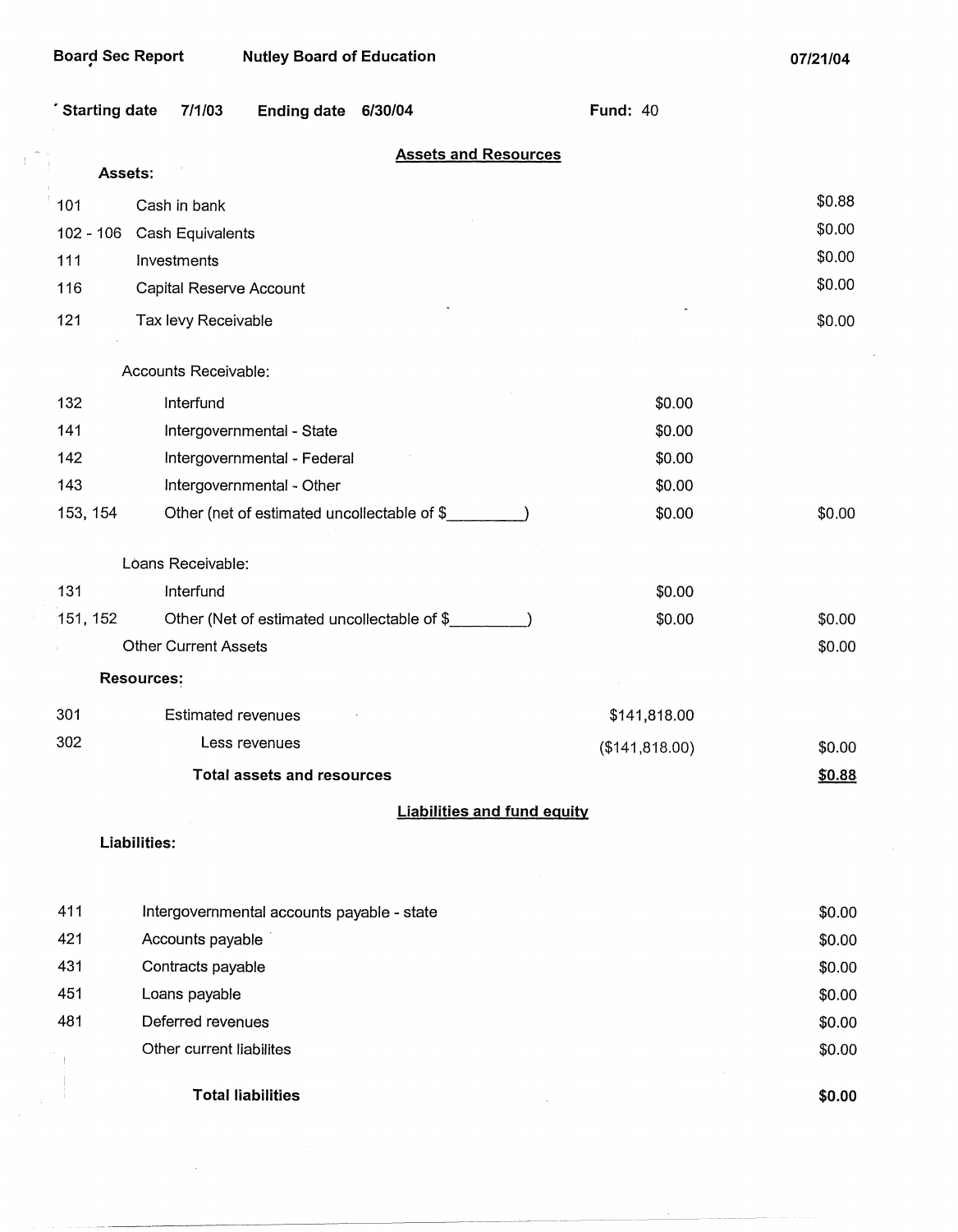| <b>Board Sec Report</b> |                    | <b>Nutley Board of Education</b> |                                                |                 |        | 07/21/04 |
|-------------------------|--------------------|----------------------------------|------------------------------------------------|-----------------|--------|----------|
| <b>Starting date</b>    | 7/1/03             | <b>Ending date</b>               | 6/30/04                                        | <b>Fund: 40</b> |        |          |
| <b>Fund Balance:</b>    |                    |                                  |                                                |                 |        |          |
| Appropriated:           |                    |                                  |                                                |                 |        |          |
| 753,754                 |                    | Reserve for encumbrances         |                                                |                 | \$0.00 |          |
| 761                     |                    | Capital reserve account - July   |                                                |                 | \$0.00 |          |
| 604                     |                    | Add: Increase in capital reserve |                                                |                 | \$0.00 |          |
| 307                     |                    |                                  | Less: Budgeted withdrawal from capital reserve |                 | \$0.00 | \$0.00   |
| 762                     |                    | Adult education programs         |                                                |                 | \$0.00 |          |
| 751,752,76x             | Other reserves     |                                  |                                                |                 | \$0.00 |          |
| 601                     | Appropriations     |                                  |                                                | \$141,818.00    |        |          |
| 602                     |                    | Less: Expenditures               | (\$141, 817.50)                                |                 |        |          |
|                         |                    | Encumbrances                     | \$0.00                                         | (\$141, 817.50) | \$0.50 |          |
|                         | Total appropriated |                                  |                                                |                 | \$0.50 |          |
| Unappropriated:         |                    |                                  |                                                |                 |        |          |
| 770                     |                    | Fund balance, July 1             |                                                |                 | \$0.38 |          |
| 303                     |                    | Budgeted fund balance            |                                                |                 | \$0.00 |          |
|                         | Total fund balance |                                  |                                                |                 |        | \$0.88   |
|                         |                    | Total liabilites and fund equity |                                                |                 |        | \$0.88   |

|                                    | <b>Budgeted</b> | <b>Actual</b>  | Variance |
|------------------------------------|-----------------|----------------|----------|
| Appropriations                     | \$141,818.00    | \$141,817.50   | \$0.50   |
| Revenues<br>$\bullet$              | (\$141, 818.00) | (\$141,818.00) | \$0.00   |
| Subtotal                           | \$0.00          | (\$0.50)       | \$0.50   |
| Change in capital reserve account: |                 |                |          |
| Plus - Increase in reserve         | \$0.00          | \$0.00         | \$0.00   |
| Less - Withdrawal from reserve     | \$0.00          |                | \$0.00   |
| Subtotal                           | \$0.00          | (\$0.50)       | \$0.50   |
| Less: Adjustment for prior year    | \$0.00          | \$0.00         |          |
| Budgeted fund balance              | \$0.00          | $($ \$0.50)    | \$0.50   |

Prepared and submitted by:  $\frac{m}{\sqrt{m}}$  and Secretary

 $\delta$ ate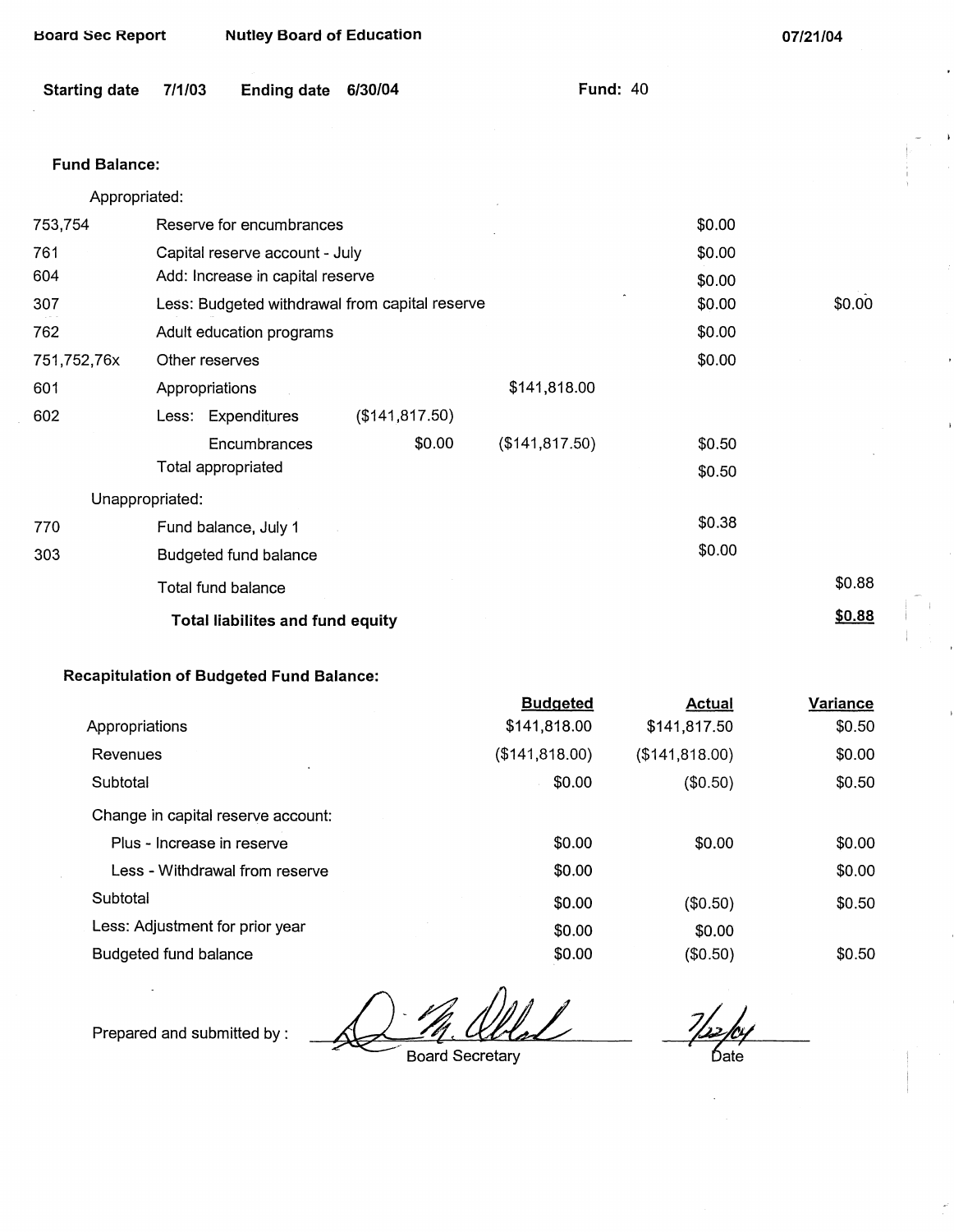H.

| <b>Starting date</b> | 7/1/03<br><b>Ending date</b><br>6/30/04                                  | <b>Fund: 50</b>  |                   |
|----------------------|--------------------------------------------------------------------------|------------------|-------------------|
|                      | <b>Assets and Resources</b><br>Assets:                                   |                  |                   |
|                      |                                                                          |                  | (\$33,846.94)     |
| 101<br>$102 - 106$   | Cash in bank                                                             |                  | \$0.00            |
| 111                  | Cash Equivalents<br>Investments                                          |                  | \$0.00            |
| 116                  |                                                                          |                  | \$0.00            |
| 121                  | Capital Reserve Account<br>Tax levy Receivable                           |                  | \$0.00            |
|                      | Accounts Receivable:                                                     |                  |                   |
| 132                  | Interfund                                                                | \$0.00           |                   |
| 141                  |                                                                          |                  |                   |
| 142                  | Intergovernmental - State                                                | \$0.00<br>\$0.00 |                   |
| 143                  | Intergovernmental - Federal                                              | \$0.00           |                   |
| 153, 154             | Intergovernmental - Other<br>Other (net of estimated uncollectable of \$ | \$0.00           | \$0.00            |
|                      |                                                                          |                  |                   |
|                      | Loans Receivable:                                                        |                  |                   |
| 131                  | Interfund                                                                | \$0.00           |                   |
| 151, 152             | Other (Net of estimated uncollectable of \$                              | \$0.00           | \$0.00            |
|                      | <b>Other Current Assets</b>                                              |                  | \$13,749.02       |
|                      | <b>Resources:</b>                                                        |                  |                   |
| 301                  | <b>Estimated revenues</b>                                                | \$0.00           |                   |
| 302                  | Less revenues                                                            | (\$796,048.17)   | (\$796,048.17)    |
|                      | <b>Total assets and resources</b>                                        |                  | $($ \$816,146.09) |
|                      | <b>Liabilities and fund equity</b>                                       |                  |                   |
|                      | <b>Liabilities:</b>                                                      |                  |                   |
| 101                  | Cash in bank                                                             |                  | (\$33,846.94)     |
| 411                  | Intergovernmental accounts payable - state                               |                  | \$0.00            |
| 421                  | Accounts payable                                                         |                  | \$1,838.30        |
| 431                  | Contracts payable                                                        |                  | \$0.00            |
| 451                  | Loans payable                                                            |                  | \$0.00            |
| 481                  | Deferred revenues                                                        |                  | \$4,648.54        |
|                      | Other current liabilites                                                 |                  | \$19,764.44       |
|                      | <b>Total liabilities</b>                                                 |                  | \$26,251.28       |

 $\bar{z}$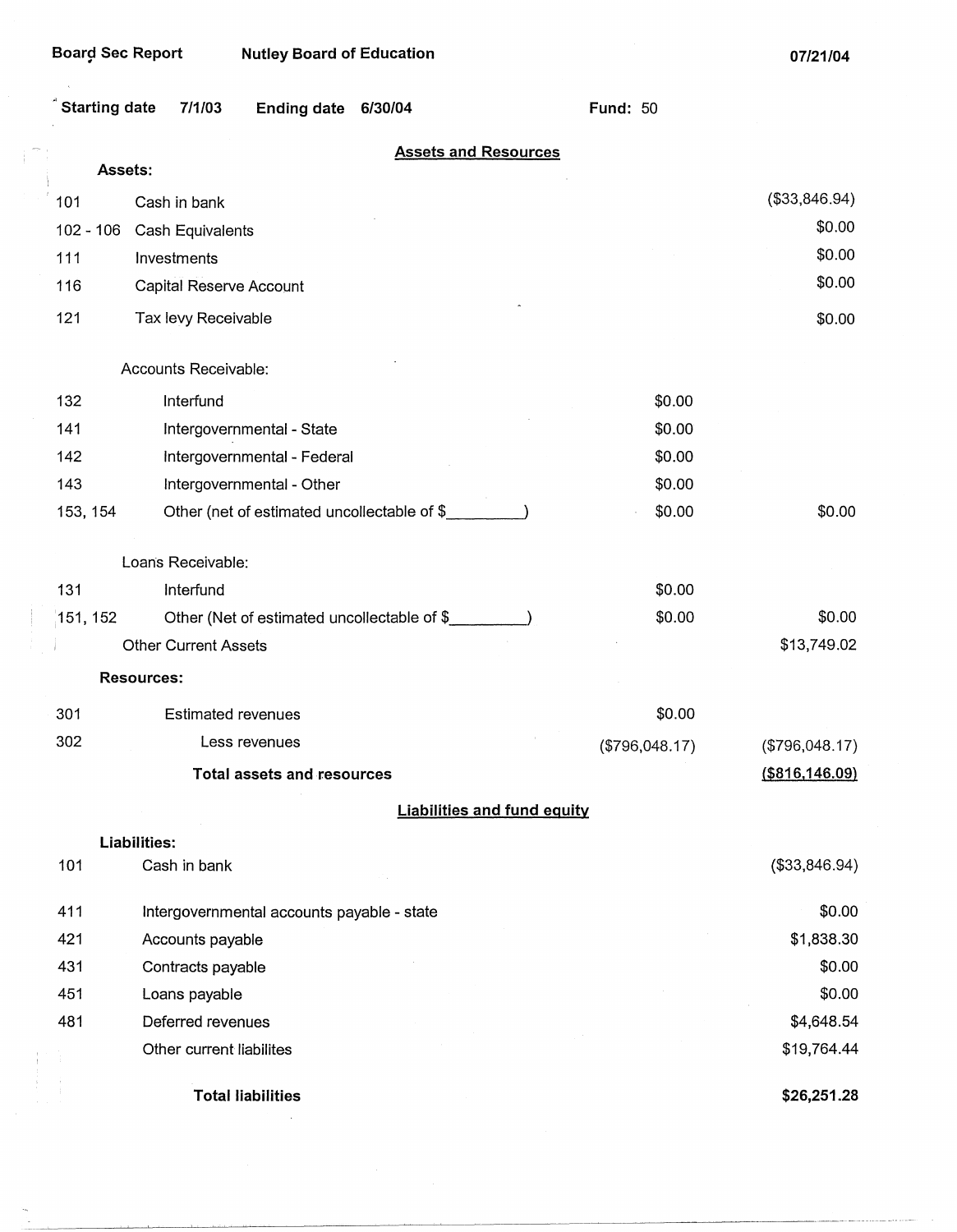| <b>Board Sec Report</b> |        | <b>Nutley Board of Education</b>               |                |                 |                   | 07/21/04          |
|-------------------------|--------|------------------------------------------------|----------------|-----------------|-------------------|-------------------|
| <b>Starting date</b>    | 7/1/03 | <b>Ending date</b>                             | 6/30/04        | <b>Fund: 50</b> |                   |                   |
| <b>Fund Balance:</b>    |        |                                                |                |                 |                   |                   |
| Appropriated:           |        |                                                |                |                 |                   |                   |
| 753,754                 |        | Reserve for encumbrances                       |                |                 | \$317.50          |                   |
| 761                     |        | Capital reserve account - July                 |                |                 | \$0.00            |                   |
| 604                     |        | Add: Increase in capital reserve               |                |                 | \$0.00            |                   |
| 307                     |        | Less: Budgeted withdrawal from capital reserve |                |                 | \$0.00            | \$0.00            |
| 762                     |        | Adult education programs                       |                |                 | \$0.00            |                   |
| 751,752,76x             |        | Other reserves                                 |                |                 | \$0.00            |                   |
| 601                     |        | Appropriations                                 |                | \$101.45        |                   |                   |
| 602                     |        | Less: Expenditures                             | (\$842,397.37) |                 |                   |                   |
|                         |        | Encumbrances                                   | (\$317.50)     | (\$842,714.87)  | (\$842, 613.42)   |                   |
|                         |        | <b>Total appropriated</b>                      |                |                 | $(\$842, 295.92)$ |                   |
| Unappropriated:         |        |                                                |                |                 |                   |                   |
| 770                     |        | Fund balance, July 1                           |                |                 | \$0.00            |                   |
| 303                     |        | Budgeted fund balance                          |                |                 | (\$101.45)        |                   |
|                         |        | Total fund balance                             |                |                 |                   | $(\$842, 397.37)$ |
|                         |        | Total liabilites and fund equity               |                |                 |                   | $($ \$816,146.09) |

|                                    | <b>Budgeted</b> | <b>Actual</b>  | Variance         |
|------------------------------------|-----------------|----------------|------------------|
| Appropriations                     | \$101.45        | \$842,714.87   | (\$842,613.42)   |
| Revenues                           | \$0.00          | (\$796,048.17) | \$796,048.17     |
| Subtotal                           | \$101.45        | \$46,666.70    | $(\$46,565.25)$  |
| Change in capital reserve account: |                 |                |                  |
| Plus - Increase in reserve         | \$0.00          | \$0.00         | \$0.00           |
| Less - Withdrawal from reserve     | \$0.00          |                | \$0.00           |
| Subtotal                           | \$101.45        | \$46,666.70    | $(\$46,565.25)$  |
| Less: Adjustment for prior year    | \$0.00          | \$0.00         |                  |
| Budgeted fund balance              | \$101.45        | \$46,666.70    | $($ \$46,565.25) |

Prepared and submitted by :

Board Secretary

 $\frac{1}{2\pi\epsilon}$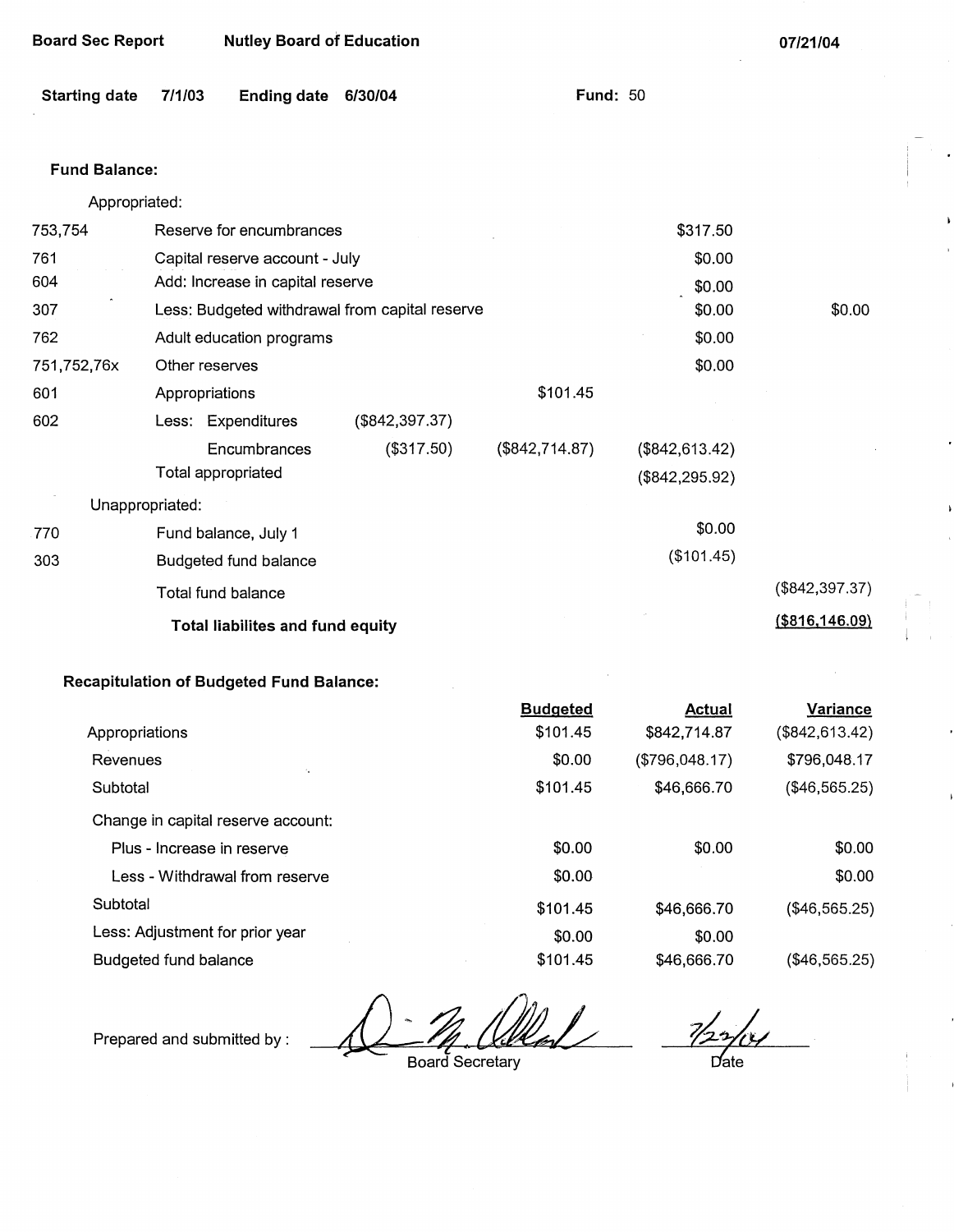# **Board Sec Report** .. **Nutley Board of Education**

 $\parallel$ 

**07/21/04** 

 $\overline{\phantom{a}}$ 

| <b>Starting date</b> | 7/1/03<br>Ending date 6/30/04               | <b>Fund: 55</b> |                  |
|----------------------|---------------------------------------------|-----------------|------------------|
|                      | <b>Assets and Resources</b>                 |                 |                  |
|                      | Assets:                                     |                 |                  |
| 10 <sup>7</sup>      | Cash in bank                                |                 | \$242,144.99     |
| $102 - 106$          | Cash Equivalents                            |                 | \$0.00           |
| 111                  | Investments                                 |                 | \$0.00           |
| 116                  | Capital Reserve Account                     |                 | \$0.00           |
| 121                  | Tax levy Receivable                         |                 | \$0.00           |
|                      | Accounts Receivable:                        |                 |                  |
| 132                  | Interfund                                   | \$0.00          |                  |
| 141                  | Intergovernmental - State                   | \$0.00          |                  |
| 142                  | Intergovernmental - Federal                 | \$0.00          |                  |
| 143                  | Intergovernmental - Other                   | \$0.00          |                  |
| 153, 154             | Other (net of estimated uncollectable of \$ | \$1,792.36      | \$1,792.36       |
|                      | Loans Receivable:                           |                 |                  |
| 131                  | Interfund                                   | \$0.00          |                  |
| 151, 152             | Other (Net of estimated uncollectable of \$ | \$0.00          | \$0.00           |
|                      | Other Current Assets                        |                 | \$0.00           |
|                      | <b>Resources:</b>                           |                 |                  |
| 301                  | <b>Estimated revenues</b>                   | \$0.00          |                  |
| 302                  | Less revenues                               | (\$638, 877.97) | (\$638,877.97)   |
|                      | <b>Total assets and resources</b>           |                 | ( \$394, 940.62) |
|                      | <b>Liabilities and fund equity</b>          |                 |                  |
|                      | Liabilities:                                |                 |                  |
| 411                  | Intergovernmental accounts payable - state  |                 | \$0.00           |
| 421                  | Accounts payable                            |                 | \$151.65         |
| 431                  | Contracts payable                           |                 | \$0.00           |
| 451                  | Loans payable                               |                 | \$0.00           |
| 481                  | Deferred revenues                           |                 | \$0.00           |
|                      | Other current liabilites                    |                 | \$183,758.26     |
|                      | <b>Total liabilities</b>                    |                 | \$183,909.91     |